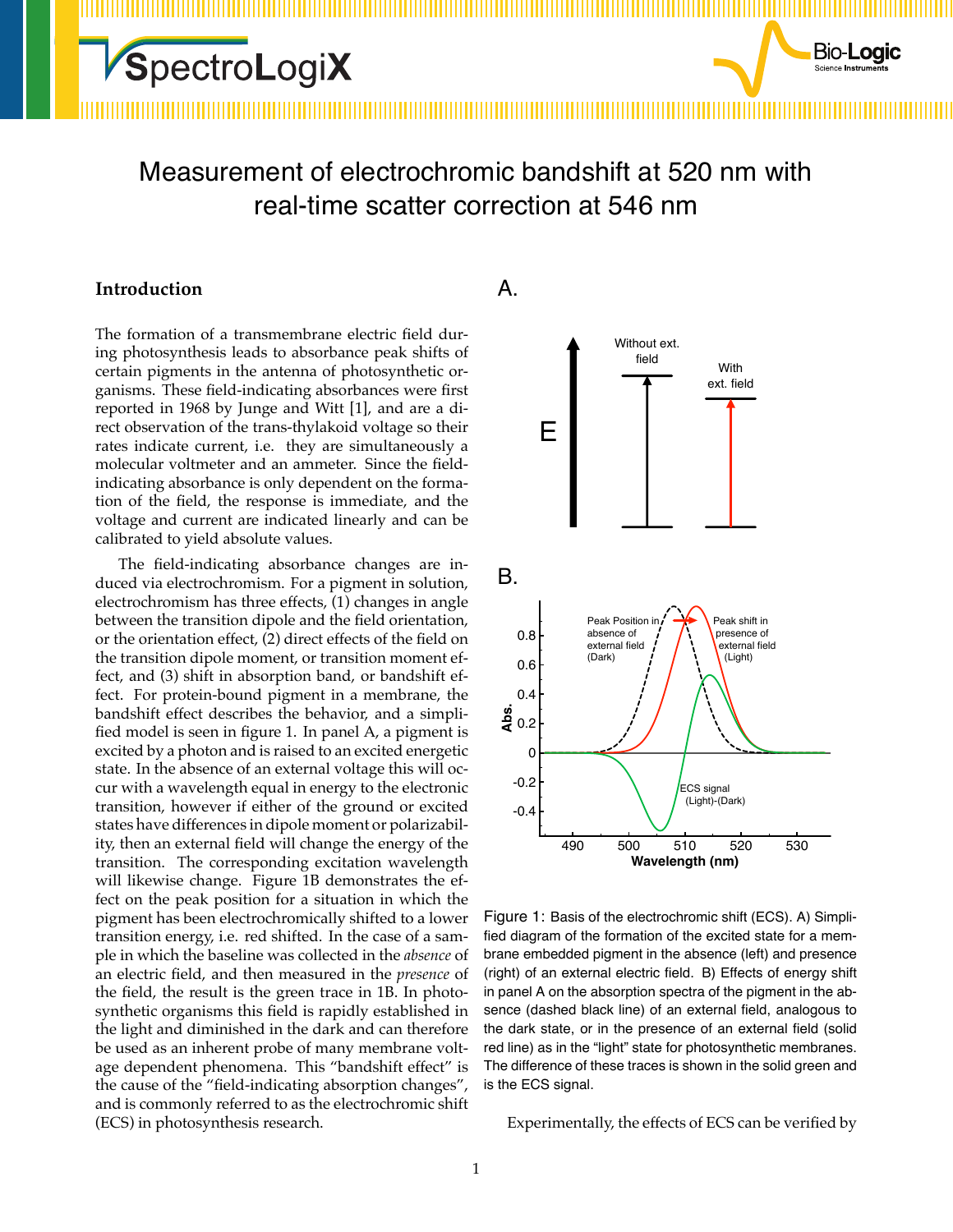the addition of ionophores or uncouplers. These compounds allow ions to freely pass across phospholipid membranes and lead to the collapse of ion-dependent membrane voltages. Only field dependent absorptions will be diminished by the addition of these compounds.

Using ECS, information on a wide variety of fundamental actions in photosynthesis has been obtained and is reviewed in[[2\]](#page-3-1), including: (1) A photodependent electric field normal to the thylakoid membrane; (2) The field is created via movement of electrons from inside-to-outside of the membrane; (3) The electron movements are caused by photosystem I and photosystem II; (4) the electron donors for the photosystems are inside the membrane and the terminal acceptor is outside; (5) A stepwise pathway of electron transfers coupled with proton pumping provided evidence for the establishment of the Z-scheme.

However, there are complicating factors for the use of ECS in plants and green algae the signal is typically measured between 515–520 nm, and there are significant spectral overlaps with absorbances originating from other phenomena. On timescales  $\lt3$   $\mu$ s, the formation of carotenoid triplet states overlap and on long timescales (seconds to minutes) there are structural rearrangements in the thylakoid membranes due to pH changes that lead to scattering differences[[3\]](#page-3-2) and changes to the carotenoids via the xanthophyll cycle.

The major contributor to the artifact is the scattering component, but it can be accounted for as the effect is spectrally broad. Kramer et al. [\[4](#page-3-3)] has resolved the components of ECS and scattering at 520 nm and 545 nm. Using these coefficients, we can separate the signals and calculate the contribution of each component separately. Using the BiLEDs for the JTS-100 or the Smart-Lamp with the JTS-150, these data can be collected nearly simultaneously for a real-time correction in a single sequence with no repeats or averaging required.

#### **Methods**

A JTS-[1](#page-1-0)50 (SpectroLogiX, Knoxville)<sup>1</sup> was setup in kinetic *dI*/*<sup>I</sup>* mode (absorption kinetics) using the 520 nm and 546 nm channels of the smart-Lamp (The smart lamp can also measure absorbances at 554 nm, 563 nm, 573 nm, 705 nm, and 740 nm as well as probe fluorescence using a 470 nm fluo. probe) Please note that this measurement is also possible using the ECS BiLED accessory for a JTS-100 (SpectroLogiX, Knoxville & Bio-Logic, Grenoble) with the first centered at 520 nm and FWHM of 10nm, and the second is centered at 546 nm with FWHM of 10 nm. Kinetic traces were collected with 5 us offset between the 520 nm and 546 nm detection channels. The preamplifiers of both detectors were placed in 1000x gain and 1" diameter 6mm thick BG-39 filters (Schott, Mainz) were placed in front of each detector diode. Each detection was a 10 μs integration. The following sequence was used:

Bio-**Logic** 

40(100msD[1;2]25ms)TG[3000uE]20us{350us, 100,5s,D[1;2]}H20us{350us,200,15s,D[1;2]}

The sample was mature leaf from acreeping fig vine (*Ficus pumila*) grown under ~20 uE PPFD. Sample was dark adapted for 10 minutes prior to measurement. Measurement was taken at room temperature with actinic source of 3000 uE with 630 nm LED source. No averaging or other manipulations were performed on the raw data.

The 520 nm and 546 nm traces were scaled by the coefficients determined in[[4\]](#page-3-3) to deconvolute the ECS signal and scattering component and also recover the full intensity of the ECS component and scattering artifact.

#### **Results**

Figure [2A](#page-2-0) contains the raw data from the dark adapted leaf in a dark-light-dark regime. The initial period contains the baseline in the dark from -5–0 s and is used to correct the baseline. The next 5 s are illuminated with 630 nm actinic light at 3000 uE. During this time, there is a rapid onset of apparent absorbance in both the 520 nm and 546 nm. Although the 546 nm signal is dominated by the artifact, the total amplitude of the artifact is only about 25–30% of the ECS signal [\[4](#page-3-3)]. The result is that the overall shape of the curve measured at 546 nm resembles the 520 nm curve during the actinic period. The dark recovery has larger relative differences between the 520 nm and 546 nm signals, which is caused by the rapid decay of the ECS signal which is disproportionately faster than the changes in the scattering curve. The result of these rate differences are especially apparent in the region from 5–7 s in figure [2A](#page-2-0).

Once the signals are fully separated (see figure [2B](#page-2-0)), the traces at 520 nm and 546 nm which have two components each are much more easily interpreted. According to [\[4](#page-3-3)], the 546 nm signal is the sum of 93% scattering and 49% ECS, since the scattering contribution is fairly constant during the actinic period, it causes the

<span id="page-1-0"></span><sup>1</sup>The JTS-150 is the latest Joliot-type spectrometer developed by SpectroLogiX for near-simultaneous multiple absorbance/fluorescence measurements and is the successor to the JTS-10 and JTS-100.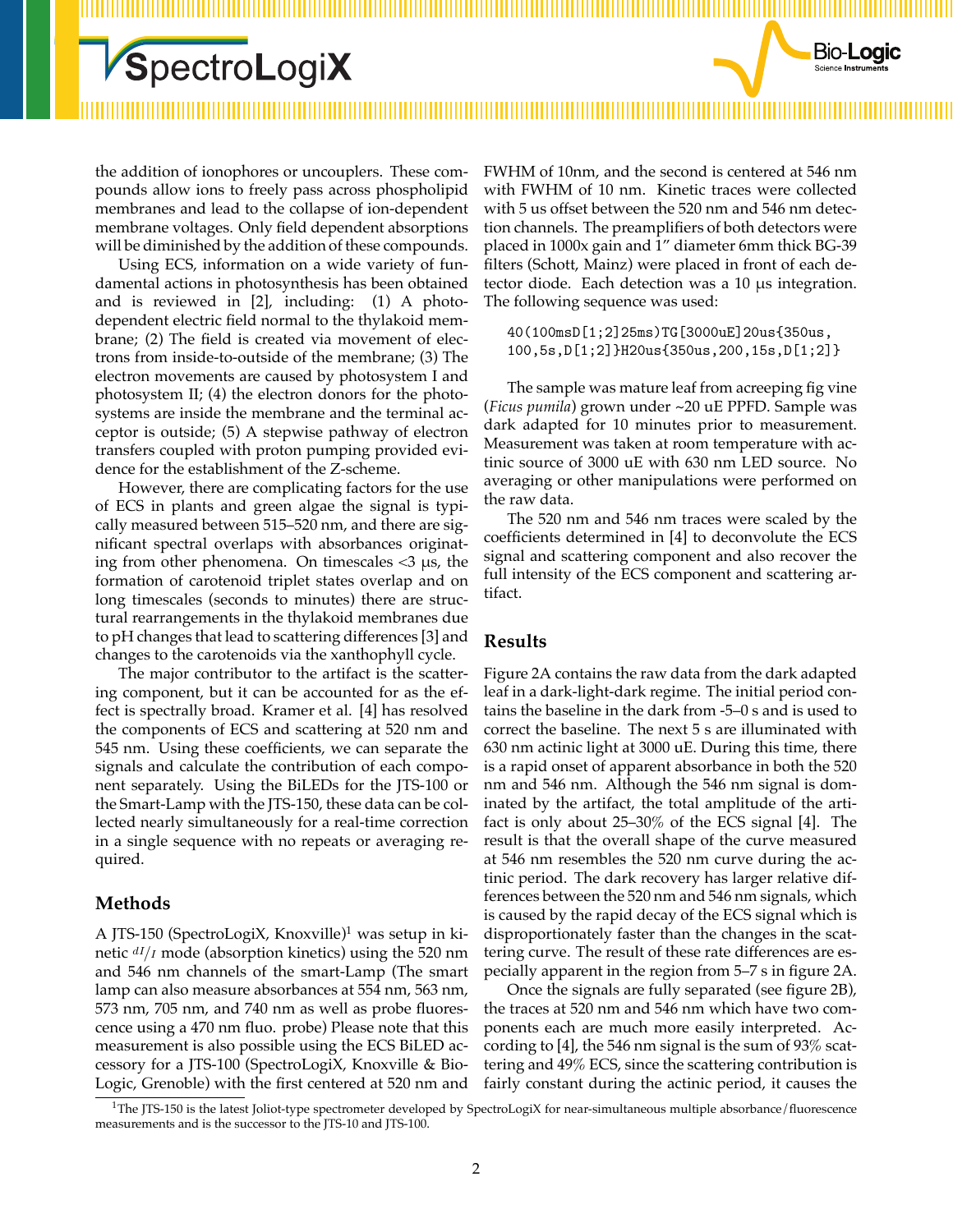



<span id="page-2-0"></span>Figure 2: ECS Data collection and correction. Plot backgrounds colored grey represent actinic lights off and white backgrounds represent actinic lights on. A) Raw data collected at 520 nm (black trace) and 546 nm (red trace). B) Data from panel A, with deconvolutions applied from [\[4](#page-3-3)], ECS signal is represented in black and the scattering artifact is shown by the red trace.

546nm curve to be dominated in shape by the ECS signal but with a reduced amplitude over most of the actinic period. Since the scatter effect does not have rapid onset as the ECS does (see figure [3](#page-3-4)A), the initial value is 48% relative to the value of the ECS signal at 520 nm (figure [2A](#page-2-0), the first 20 ms). This is in good agreement with the expected value of 49%; at most other points on the curve these comparisons cannot be made as the scattering signal vs. time is nonzero at nearly all other points. The one exception is at t=5.3643 s, at this point the scattering curve is equal to zero and the raw data of the 546 nm trace should again be 49% of the 520 nm trace. Indeed, the values are -0.00539 and -0.00262 for 520 nm and 546 nm traces respectively which is a ratio of 48.6%.

The initial onset of ECS is shown in figure [3](#page-3-4)A. Data points are displayed to make clear that there are many observations during the rising phase of the ECS at this actinic intensity. There is a period of  $\sim$ 25 ms following the illumination in which the ECS signal rises rapidly, but there is nearly no change in the scattering signal. The scattering trace begins to drop below its darkadapted baseline value and achieves a minima within 150 ms. The lumen must become acidified before the onset of processes such as induction of qE or membrane rearrangements resulting in scattering changes. Following the initial 20 ms, additional proton pumping from the  $b_6f$  complex adds more to the ECS before the ATPase begins to relieve the proton gradient as at longer timescales the rates eventually come into equilibrium.

Figure [3](#page-3-4)B details the method of Joliot and Joliot[[5](#page-3-5)] to estimate the rate of photochemical charging of the membrane. At the moment the actinic light is removed, the photochemistry leading to the trans-membrane voltage is eliminated and the slope difference reveals the rate of photochemistry or  $R_{ph}$ . Once  $R_{ph}$  is divided by the corresponding absorbance change for moving a single charge across the membrane, then the rate is obtained. Single-turnover conditions with a saturating pulse less than 10us can be used to obtain this value. This measurement was not performed in this work, but if reasonable literature values are used such as in [\[5\]](#page-3-5), then we obtain a rate of  $90 s<sup>-1</sup>$  in the case of figure [3B](#page-3-4).

#### **Discussion**

ECS has been widely useful in the study of plants and green algae, and has allowed observation of many fundamental steps in photosynthesis (see introduction). Further insights are also available from ECS such as the PSI/PSII ratio. In single turnover conditions (relative to PSI, i.e. <10 us saturating flash), the ratio of PSI/PSII can be measured by using the initial amplitude with and without PSII inhibited. ECS has also been critical in the study of linear and cyclic electron flow in leaves and total photosynthetic ion flux by monitoring the slope difference highlighted in the inset of figure [3B](#page-3-4)